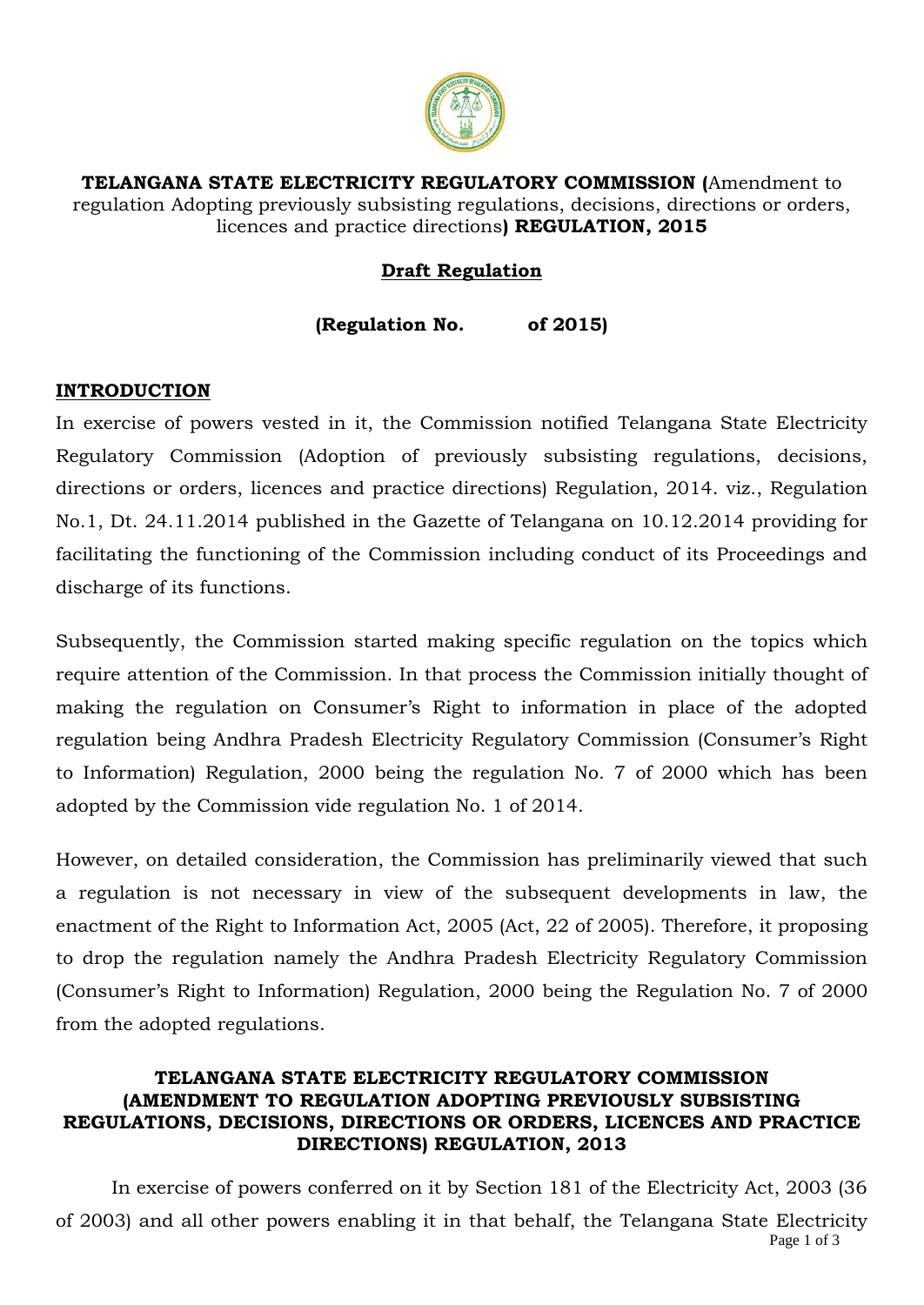Regulatory Commission makes the following Regulation to amend the Telangana State Electricity Regulatory Commission (Adoption of previously subsisting regulations, decisions, directions or orders, licences and practice directions) Regulations, 2014, which may be referred to as the Principal Regulation.

#### **PART – I GENERAL**

- 1. Short title and commencement:
	- (i) This Regulation may be called the Telangana State Electricity Regulatory Commission (Amendment to Regulation Adopting Previously Subsisting Regulations, Decisions, Directions or Orders, Licences and Practice Directions) Regulation, 2015.
	- (ii) This Regulation shall come into force with effect from the date of its publication in the official gazette.

### **PART – II**

#### **AMENDMENT**

- 2. Amendment to Clause 2 of the Principal Regulation:
	- (i) Clause 2 of the Telangana State Electricity Regulatory Commission (Adoption of previously subsisting regulations, decisions, directions or orders, licences and practice directions) Regulation, 2014 is amended as follows

"All regulations, decisions, directions or orders, all the licences and practice directions issued by the erstwhile Andhra Pradesh Electricity Regulatory Commission (Regulatory Commission for States of Andhra Pradesh and Telangana) as in existence as on the date of the constitution of the Telangana State Electricity Regulatory Commission and in force, shall *mutatis-mutandis* apply in relation to the stakeholders in electricity in the State of Telangana including the Commission and shall continue to have effect until duly altered, repealed or amended, any of Regulation by the Commission with effect from the date of notification as per Notification issued by the Government of Telangana in G. O. Ms. No. 3 Energy (Budget) Department, dt. 26-07-2014 constituting the Commission except the regulation being Andhra Pradesh Electricity Regulatory Commission (Consumer's Right to Information) Regulation, 2000 being the regulation No. 7 of 2000."